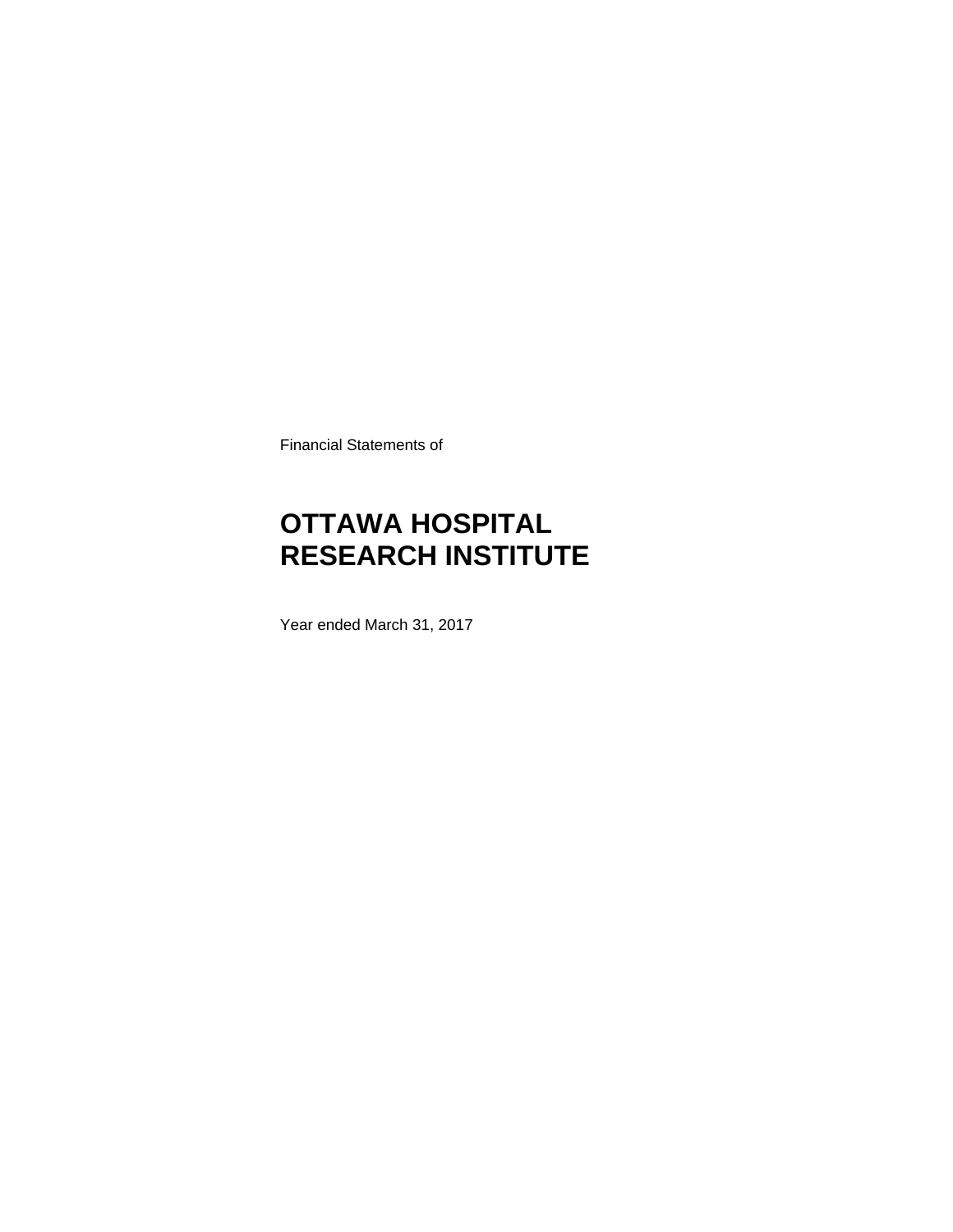Financial Statements

Year ended March 31, 2017

|                                        | Page           |
|----------------------------------------|----------------|
| <b>Independent Auditors' Report</b>    | $1 - 2$        |
| <b>Statement of Financial Position</b> | 3              |
| <b>Statement of Operations</b>         | $\overline{4}$ |
| Statement of Changes in Net Assets     | 5              |
| <b>Statement of Cash Flows</b>         | 6              |
| <b>Notes to Financial Statements</b>   | 7 - 16         |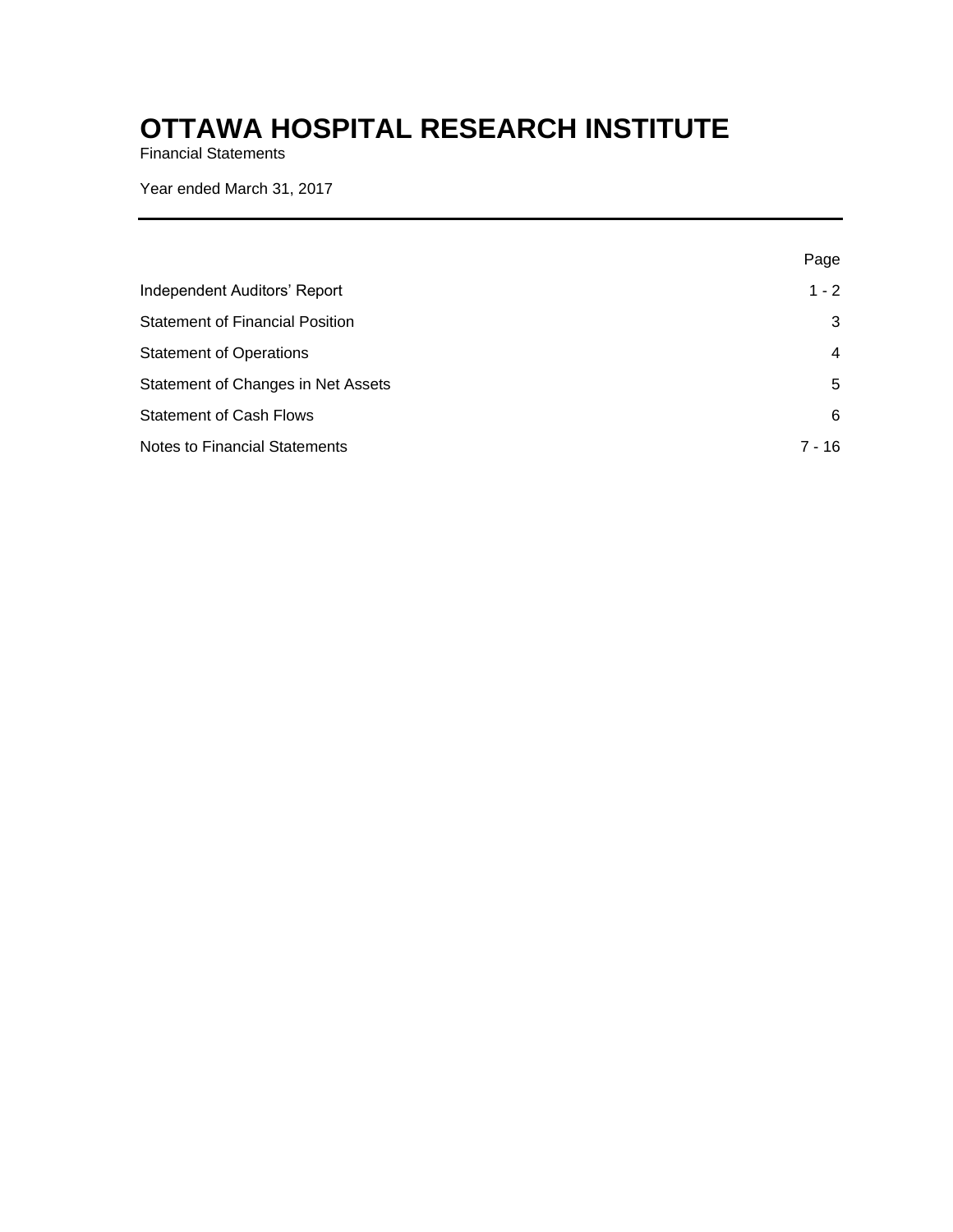

KPMG LLP 150 Elgin Street, Suite 1800 Ottawa ON K2P 2P8 Canada Telephone 613-212-5764 Fax 613-212-2896

### **INDEPENDENT AUDITORS' REPORT**

#### To the Members of the Ottawa Hospital Research Institute

We have audited the accompanying financial statements of the Ottawa Hospital Research Institute, which comprise the statement of financial position as at March 31, 2017, the statements of operations, changes in net assets and cash flows for the year then ended, and notes, comprising a summary of significant accounting policies and other explanatory information.

#### *Management's Responsibility for the Financial Statements*

Management is responsible for the preparation and fair presentation of these financial statements in accordance with Canadian accounting standards for not-forprofit organizations, and for such internal control as management determines is necessary to enable the preparation of financial statements that are free from material misstatement, whether due to fraud or error.

### *Auditors' Responsibility*

Our responsibility is to express an opinion on these financial statements based on our audit. We conducted our audit in accordance with Canadian generally accepted auditing standards. Those standards require that we comply with ethical requirements and plan and perform the audit to obtain reasonable assurance about whether the financial statements are free from material misstatement.

An audit involves performing procedures to obtain audit evidence about the amounts and disclosures in the financial statements. The procedures selected depend on our judgment, including the assessment of the risks of material misstatement of the financial statements, whether due to fraud or error. In making those risk assessments, we consider internal control relevant to the entity's preparation and fair presentation of the financial statements in order to design audit procedures that are appropriate in the circumstances, but not for the purpose of expressing an opinion on the effectiveness of the entity's internal control. An audit also includes evaluating the appropriateness of accounting policies used and the reasonableness of accounting estimates made by management, as well as evaluating the overall presentation of the financial statements.

We believe that the audit evidence we have obtained is sufficient and appropriate to provide a basis for our audit opinion.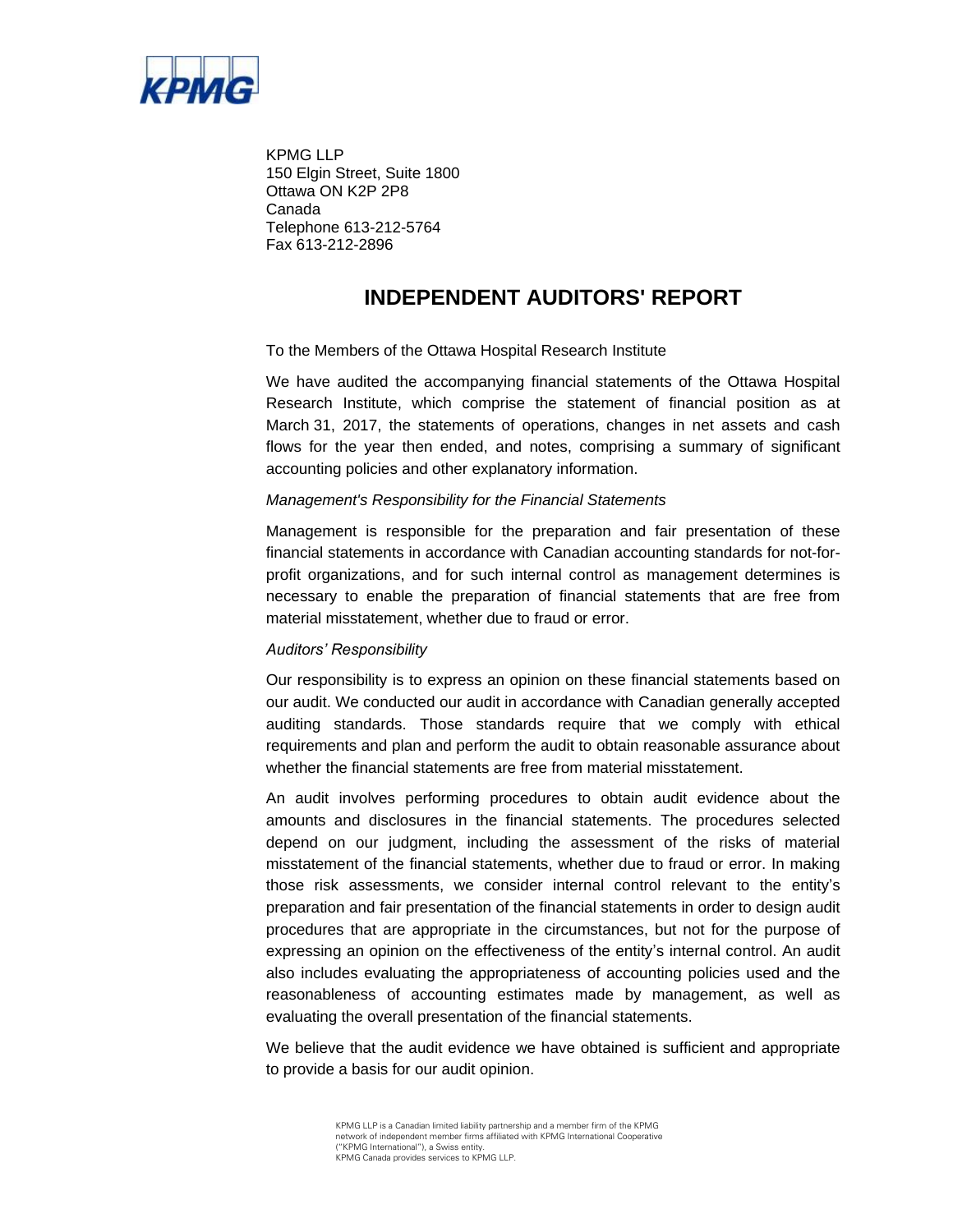

### *Opinion*

In our opinion, these financial statements present fairly, in all material respects, the financial position of the Ottawa Hospital Research Institute as at March 31, 2017 and its results of operations, its changes in net assets and its cash flows for the year then ended in accordance with Canadian accounting standards for not-forprofit organizations.

### *Comparative Information*

The financial statements of the Ottawa Hospital Research Institute as at and for the year ended March 31, 2016 were audited by another auditor who expressed an unmodified opinion on those statements on June 21, 2016.

 $KPMG$  14P

Chartered Professional Accountants, Licensed Public Accountants June 29, 2017 Ottawa, Canada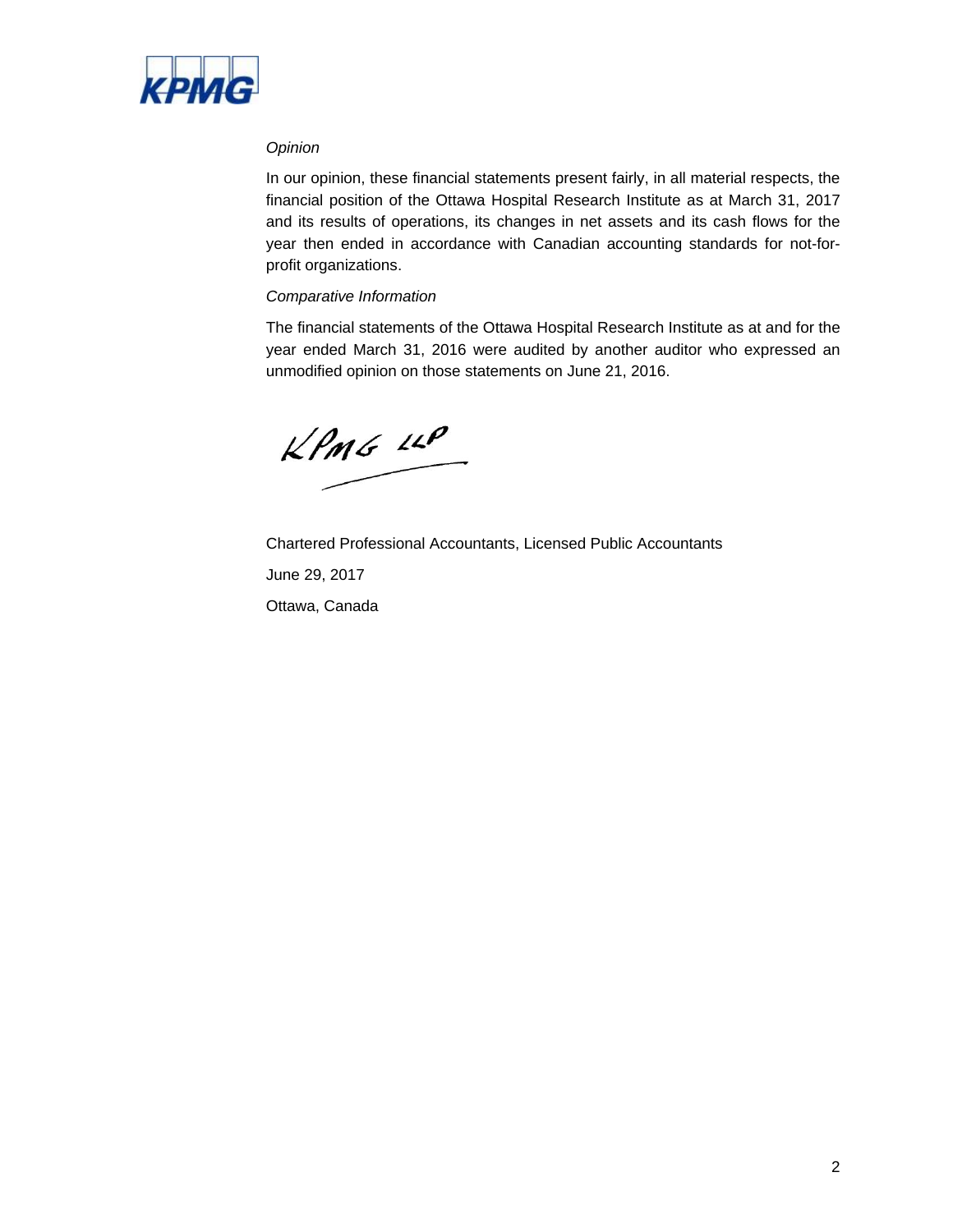Statement of Financial Position

### March 31, 2017, with comparative information for 2016

|                                                                                                       | Externally          |                        |                                       |                                   |
|-------------------------------------------------------------------------------------------------------|---------------------|------------------------|---------------------------------------|-----------------------------------|
|                                                                                                       | restricted          | Unrestricted           | 2017                                  | 2016                              |
| <b>Assets</b>                                                                                         |                     |                        |                                       |                                   |
| Current assets:                                                                                       |                     |                        |                                       |                                   |
| Cash                                                                                                  | \$<br>13,676,788 \$ |                        | 9,664,782 \$ 23,341,570 \$ 13,547,538 |                                   |
| Due from The Ottawa Hospital                                                                          |                     |                        |                                       |                                   |
| (note 2)<br>Due from The Ottawa Hospital                                                              |                     |                        |                                       | 1,473,387                         |
| Foundation (note 2)                                                                                   | 1,315,690           | 4,249,981              | 5,565,671                             | 5,740,262                         |
| Accounts receivable                                                                                   | 10,556,832          | 1,560,623              | 12,117,455                            | 9,696,017                         |
|                                                                                                       | 25,549,310          | 15,475,386             | 41,024,696                            | 30,457,204                        |
| Prepaid expenses                                                                                      |                     | 38,590                 | 38,590                                | 18,750                            |
| Investments (note 3)                                                                                  | 63,108,949          |                        | 63,108,949                            | 58,015,984                        |
| Capital assets (note 4)                                                                               | 21,022,789          |                        | 21,022,789                            | 19,347,903                        |
|                                                                                                       | \$109,681,048       | \$<br>15,513,976       | \$125,195,024                         | \$107,839,841                     |
| <b>Liabilities and Net Assets</b><br><b>Current liabilities:</b>                                      |                     |                        |                                       |                                   |
| Accounts payable and<br>accrued liabilities<br>Due to The Ottawa Hospital                             | \$<br>1,622,700 \$  | 662,176 \$             | 2,284,876 \$                          | 1,470,949                         |
| (note 2)                                                                                              |                     | 1,701,815              | 1,701,815                             |                                   |
| Unearned income<br>Unexpended research                                                                | 292,500             | 2,159,368              | 2,451,868                             | 2,719,232                         |
| project funding (note 5)                                                                              | 86,743,059          |                        | 86,743,059                            | 76,527,306                        |
|                                                                                                       | 88,658,259          | 4,523,359              | 93,181,618                            | 80,717,487                        |
| Deferred capital contributions (note 6)                                                               | 20,575,115          |                        | 20,575,115                            | 18,835,727                        |
| Net assets (note 10):<br>Internally restricted (note 7)<br>Invested in capital assets<br>Unrestricted | 447,674             | 7,723,121<br>3,267,496 | 7,723,121<br>447,674<br>3,267,496     | 4,959,966<br>512,176<br>2,814,485 |
|                                                                                                       | 447,674             | 10,990,617             | 11,438,291                            | 8,286,627                         |
|                                                                                                       | \$109,681,048       | \$<br>15,513,976       | \$125,195,024                         | \$107,839,841                     |

See accompanying notes to financial statements.

On behalf of the Board:

Patricia Kosseim Christa Casey

Atticum des Director Library Christa Casey Director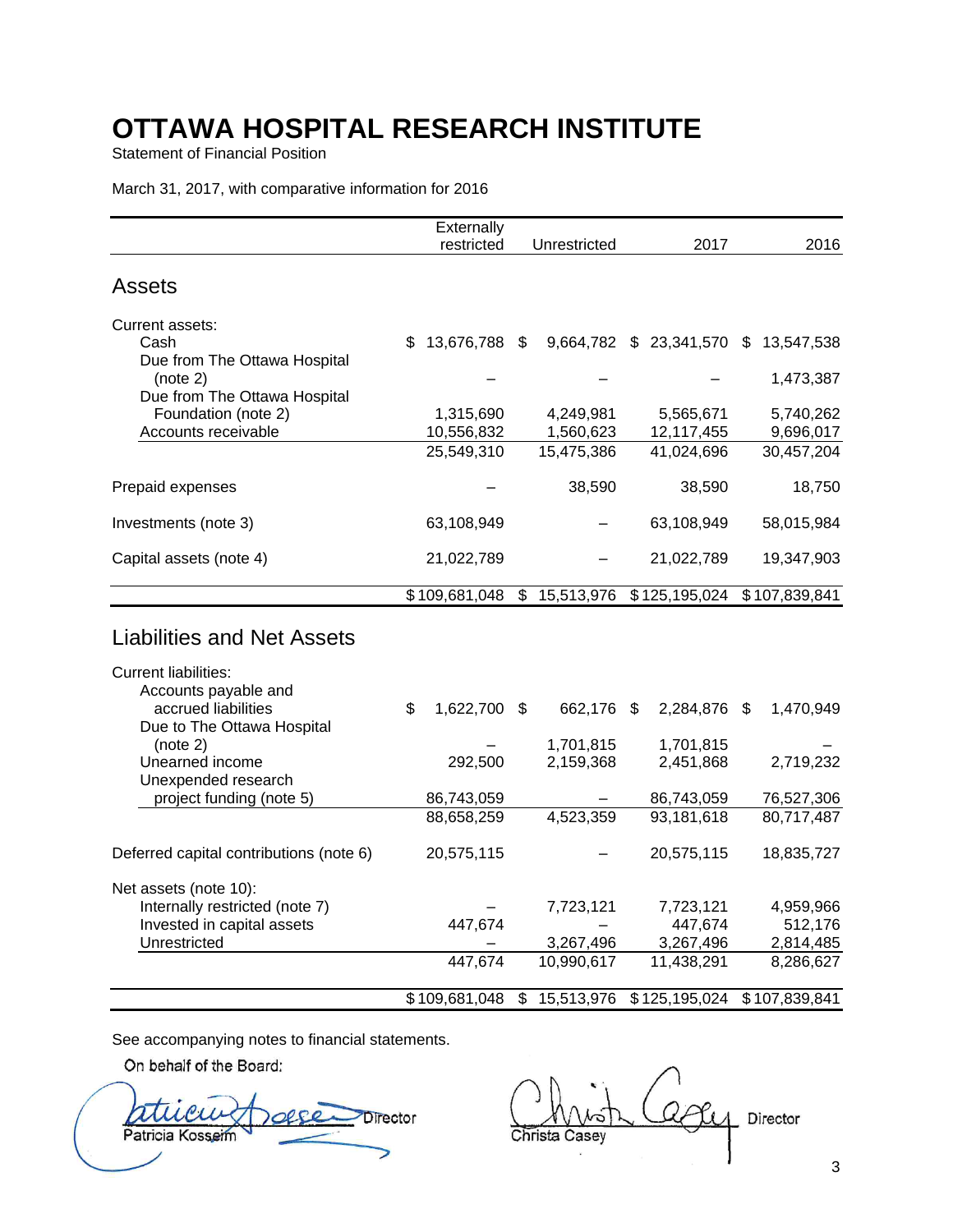Statement of Operations

| Year ended March 31, 2017, with comparative information for 2016 |  |  |  |  |
|------------------------------------------------------------------|--|--|--|--|
|------------------------------------------------------------------|--|--|--|--|

|                                            | Externally      |              |             |                  |
|--------------------------------------------|-----------------|--------------|-------------|------------------|
|                                            | restricted      | Unrestricted | 2017        | 2016             |
|                                            |                 |              |             |                  |
| Revenue:<br>The Ottawa Hospital Foundation |                 |              |             |                  |
| (note 2):                                  |                 |              |             |                  |
| Research and salary                        | \$              | \$3,469,042  | \$3,469,042 | \$4,129,480      |
| Endowment fund income                      | -               | 1,747,182    | 1,747,182   | 1,908,201        |
| Indirect cost recovery                     |                 | 7,390,355    | 7,390,355   | 6,527,692        |
| The Ottawa Hospital (note 2)               |                 | 6,499,672    | 6,499,672   | 8,842,200        |
| University of Ottawa (note 2):             |                 |              |             |                  |
| Salary support                             |                 | 2,047,077    | 2,047,077   | 1,157,262        |
| Endowment fund income                      |                 | 56,375       | 56,375      | 56,375           |
| Medical practice plans                     |                 | 4,777,147    | 4,777,147   | 5,428,675        |
| Research projects                          | 78,036,254      |              | 78,036,254  | 72,720,320       |
| Miscellaneous                              |                 | 699,048      | 699,048     | 661,752          |
| Investment income (loss)                   |                 |              |             |                  |
| (note 3)                                   |                 | 5,213,155    | 5,213,155   | (646, 631)       |
| Amortization of deferred                   |                 |              |             |                  |
| capital contributions (note 6)             | 2,709,128       |              | 2,709,128   | 3,220,819        |
|                                            | 80,745,382      | 31,899,053   | 112,644,435 | 104,006,145      |
| Expenses:                                  |                 |              |             |                  |
| Scientific programs                        |                 | 18,273,959   | 18,273,959  | 18,336,822       |
| General research administration            |                 | 3,814,735    | 3,814,735   | 3,700,083        |
| Technology transfer program                |                 | 427,977      | 427,977     | 689,682          |
| <b>Hospital services</b>                   |                 | 4,071,273    | 4,071,273   | 4,002,347        |
| Other research                             |                 | 1,115,817    | 1,115,817   | 1,371,033        |
| Research ethics board                      |                 | 999,323      | 999,323     | 917,290          |
| Research project costs (note 5)            | 78,036,254      |              | 78,036,254  | 72,720,320       |
| Amortization of capital assets             | 2,753,433       |              | 2,753,433   | 3,265,127        |
|                                            | 80,789,687      | 28,703,084   | 109,492,771 | 105,002,704      |
| Excess (deficiency) of revenue             |                 |              |             |                  |
| over expenses                              | \$<br>(44, 305) | \$3,195,969  | \$3,151,664 | \$<br>(996, 559) |

See accompanying notes to financial statements.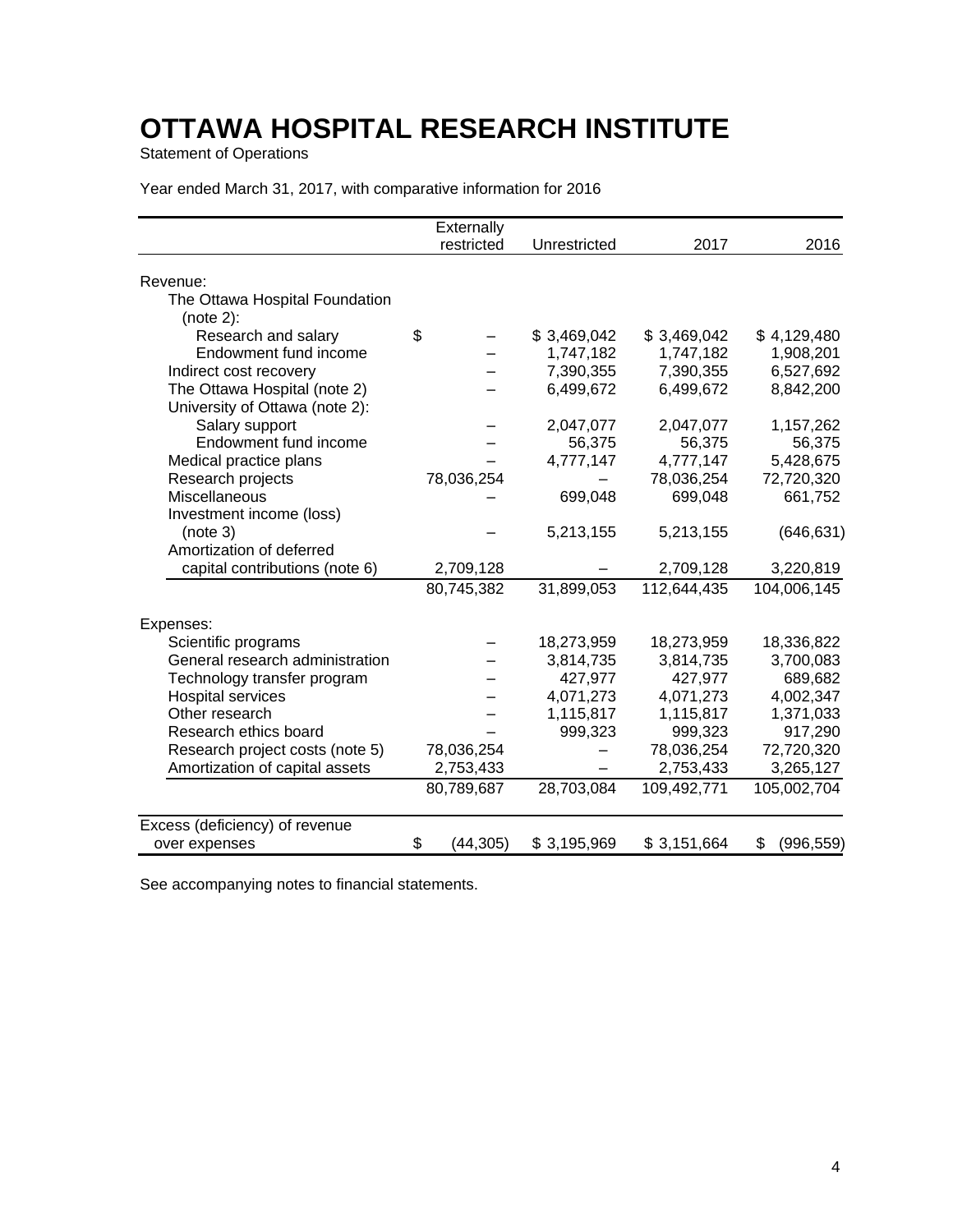Statement of Changes in Net Assets

Year ended March 31, 2017, with comparative information for 2016

|                                                     | Externally    | Invested in    | Internally      |                 | Total                  | Total      |
|-----------------------------------------------------|---------------|----------------|-----------------|-----------------|------------------------|------------|
|                                                     | restricted    | capital assets | restricted      | Unrestricted    | 2017                   | 2016       |
|                                                     |               |                | (note 7)        |                 |                        |            |
| Balance, beginning of year                          | \$            | \$<br>512,176  | 4,959,966<br>\$ | 2,814,485<br>S. | \$<br>\$<br>8,286,627  | 9,283,186  |
| Excess (deficiency) of revenue<br>over expenses     | (44, 305)     |                |                 | 3,195,969       | 3,151,664              | (996, 559) |
| Transfer from internally restricted<br>(note 7)     |               |                | 2,763,155       | (2,763,155)     |                        |            |
| Amortization of capital assets                      | 2,753,433     | (2,753,433)    |                 |                 |                        |            |
| Purchase of capital assets                          | (4, 428, 319) | 4,428,319      |                 |                 |                        |            |
| Deferred capital contributions<br>received (note 6) | 4,428,319     | (4,448,516)    |                 | 20,197          |                        |            |
| Amortization of deferred capital<br>contributions   | (2,709,128)   | 2,709,128      |                 |                 |                        |            |
| Balance, end of year                                | \$            | \$<br>447,674  | 7,723,121<br>S  | 3,267,496<br>\$ | 11,438,291<br>\$<br>\$ | 8,286,627  |

See accompanying notes to financial statements.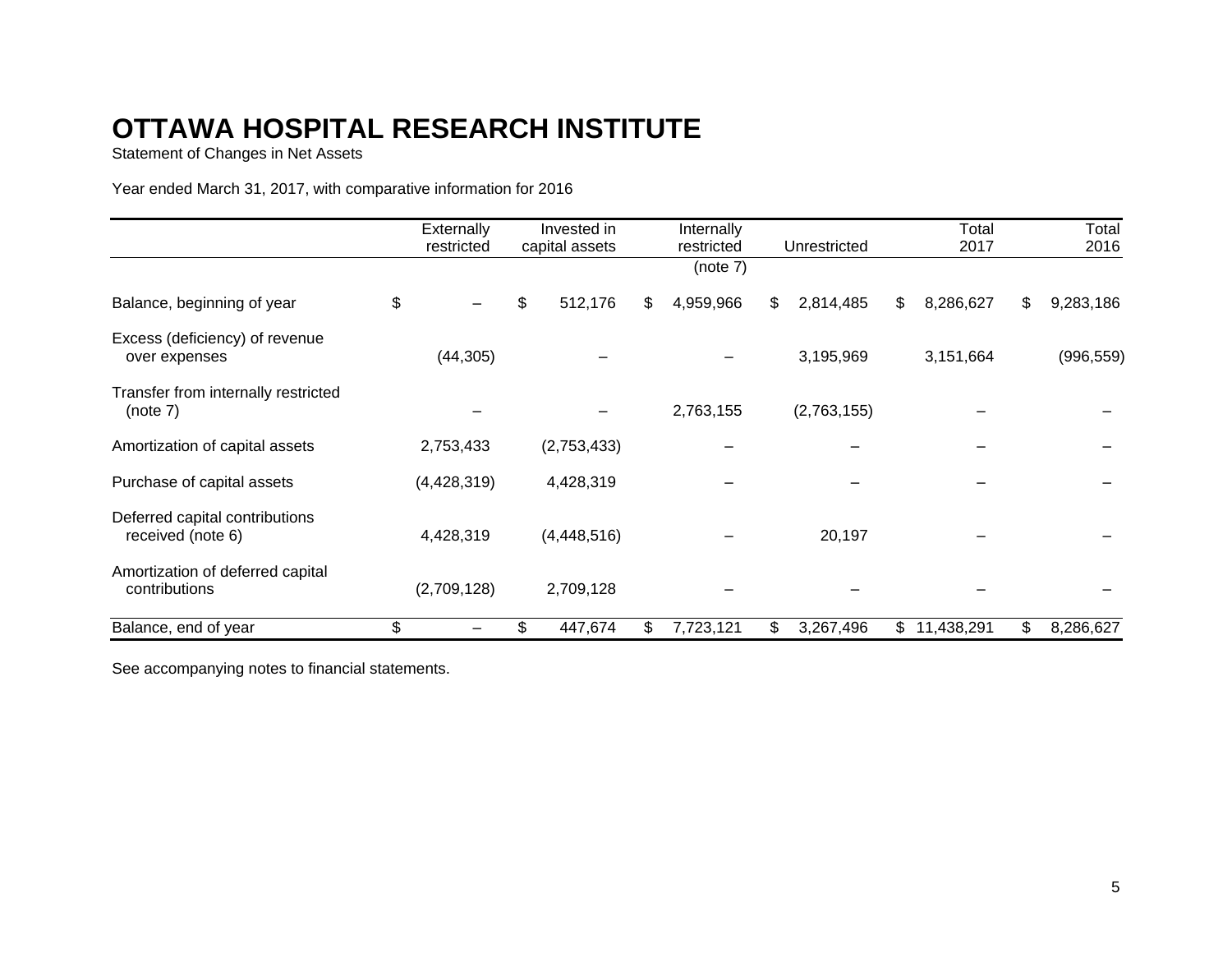Statement of Cash Flows

Year ended March 31, 2017, with comparative information for 2016

|                                                                           | 2017            | 2016             |
|---------------------------------------------------------------------------|-----------------|------------------|
| Cash provided by (used for):                                              |                 |                  |
| Operating activities:                                                     |                 |                  |
| Excess (deficiency) of revenue over expenses<br>Items not involving cash: | \$<br>3,151,664 | \$<br>(996, 559) |
| Amortization of capital assets                                            | 2,753,433       | 3,265,127        |
| Amortization of deferred contributions                                    | (2,709,128)     | (3,220,819)      |
| Change in fair value of investments (note 3)                              | 2,180,064       | 3,010,552        |
| Change in non-cash operating working capital:                             |                 |                  |
| Decrease in due from/to The Ottawa Hospital                               | 3,175,202       | 1,760,601        |
| Decrease in due from The Ottawa Hospital Foundation                       | 174,591         | 150,428          |
| Decrease (increase) in accounts receivable                                | (2,421,438)     | 424,631          |
| Decrease (increase) in prepaid expenses                                   | (19, 840)       | 130,542          |
| Increase (decrease) in accounts payable and                               |                 |                  |
| accrued liabilities                                                       | 813,927         | (1,902,158)      |
| Decrease in unearned income                                               | (267, 364)      | (2,533,268)      |
| Increase in unexpended research project funding                           | 10,215,753      | 4,891,773        |
|                                                                           | 17,046,864      | 4,980,850        |
| Financing activities:                                                     |                 |                  |
| Deferred contributions received                                           | 4,448,516       | 1,304,261        |
| Investing activities:                                                     |                 |                  |
| Net increase in investments                                               | (7, 273, 029)   | (2, 223, 639)    |
| Purchase of capital assets                                                | (4, 428, 319)   | (1, 267, 736)    |
|                                                                           | (11, 701, 348)  | (3, 491, 375)    |
| Net increase in cash                                                      | 9,794,032       | 2,793,736        |
| Cash, beginning of year                                                   | 13,547,538      | 10,753,802       |
| Cash, end of year                                                         | \$23,341,570    | \$<br>13,547,538 |

See accompanying notes to financial statements.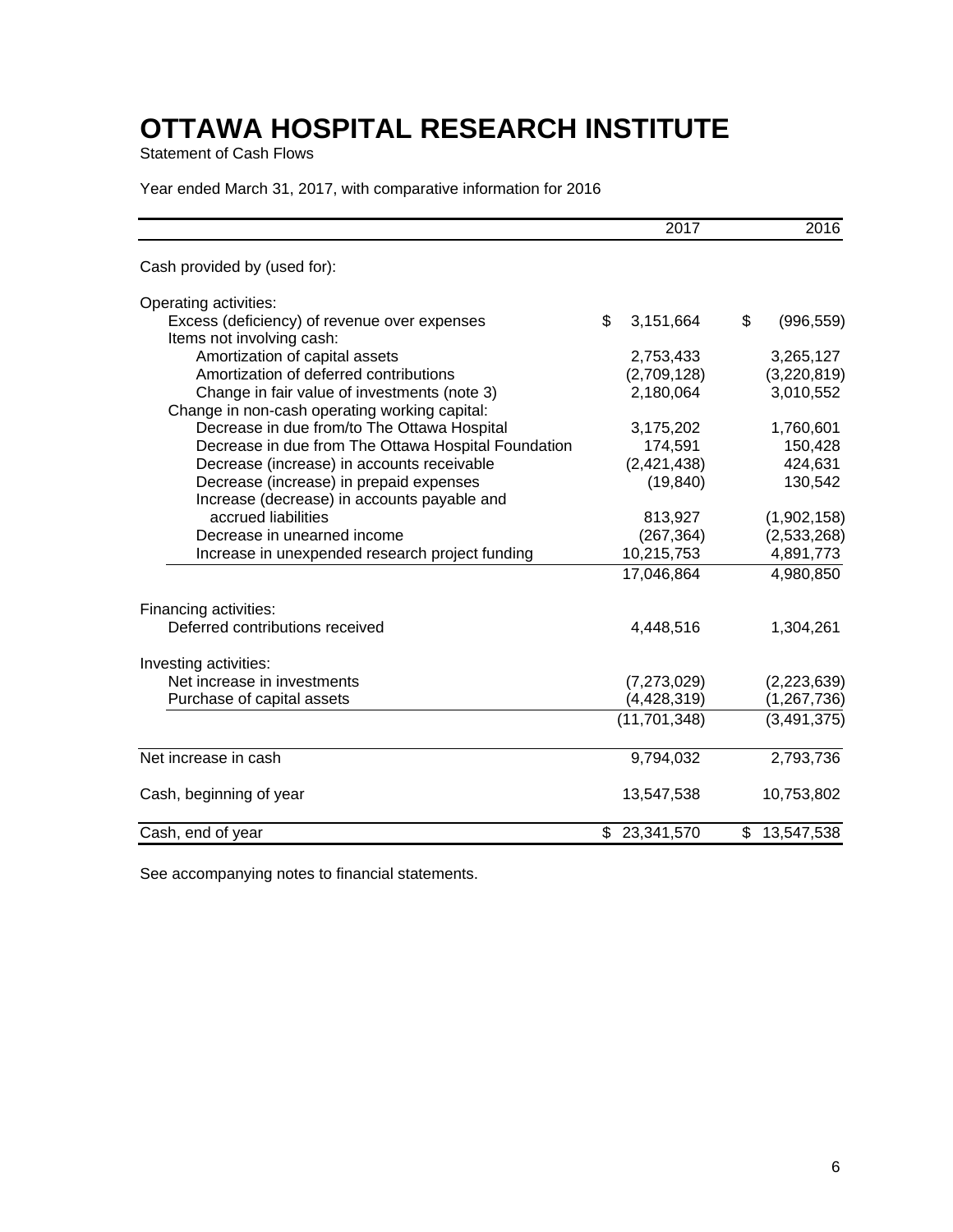Notes to Financial Statements

Year ended March 31, 2017 (In thousands of dollars)

> Ottawa Hospital Research Institute (the "Institute") is an independent health research facility closely affiliated with The Ottawa Hospital and the University of Ottawa, committed to excellence in the creation of scientific knowledge that contributes to the prevention, diagnosis, and treatment of human disease. The Institute was incorporated without share capital under the Ontario Corporations Act on December 5, 2000. It began operations on April 1, 2001 as a result of the combination of the Loeb Health Research Institute at The Ottawa Hospital and The Ottawa General Hospital Research Institute. On January 1, 2004, as a result of the integration of the Ottawa Regional Cancer Centre and The Ottawa Hospital, the clinical research activities of the Cancer Centre were absorbed into the Institute.

> The Institute is a registered charity under paragraph 149(1)(f) of the Income Tax Act (Canada) and is exempt from income taxes and may issue tax deductible receipts to donors. Furthermore, the Institute has approved research institute status for purposes of clause 37  $(1)(a)(ii)(b)$  of the Act, whereby a donor is eligible for a Scientific Research and Experimental Development (SR&ED) tax credit in the year the contribution is made.

### **1. Significant accounting policies:**

The financial statements have been prepared in accordance with Canadian accounting standards for not-for-profit organizations and include the following significant accounting policies.

(a) Basis of presentation:

On the statement of financial position and the statement of operations, the externally restricted column presents the Institute's assets, liabilities and results of operations related to its research activities that are funded by externally restricted research grants and contributions. The unrestricted column presents the Institute's administrative and nonrestricted research operations.

(b) Revenue recognition:

The Institute follows the deferral method of accounting for not-for-profit organizations.

The Institute generates revenue through contributions from external funding agencies and related parties. Contributions receivable are recorded at an estimated realizable value in the period in which the funding agreement is signed. Unrestricted contributions are recorded as revenue when they are received or receivable. Restricted contributions are recorded as deferred revenue and recognized as revenue when the related expenses are incurred.

Contributions restricted for the acquisition of capital assets are recorded as deferred capital contributions and recognized as revenue over the estimated useful life of the related capital assets.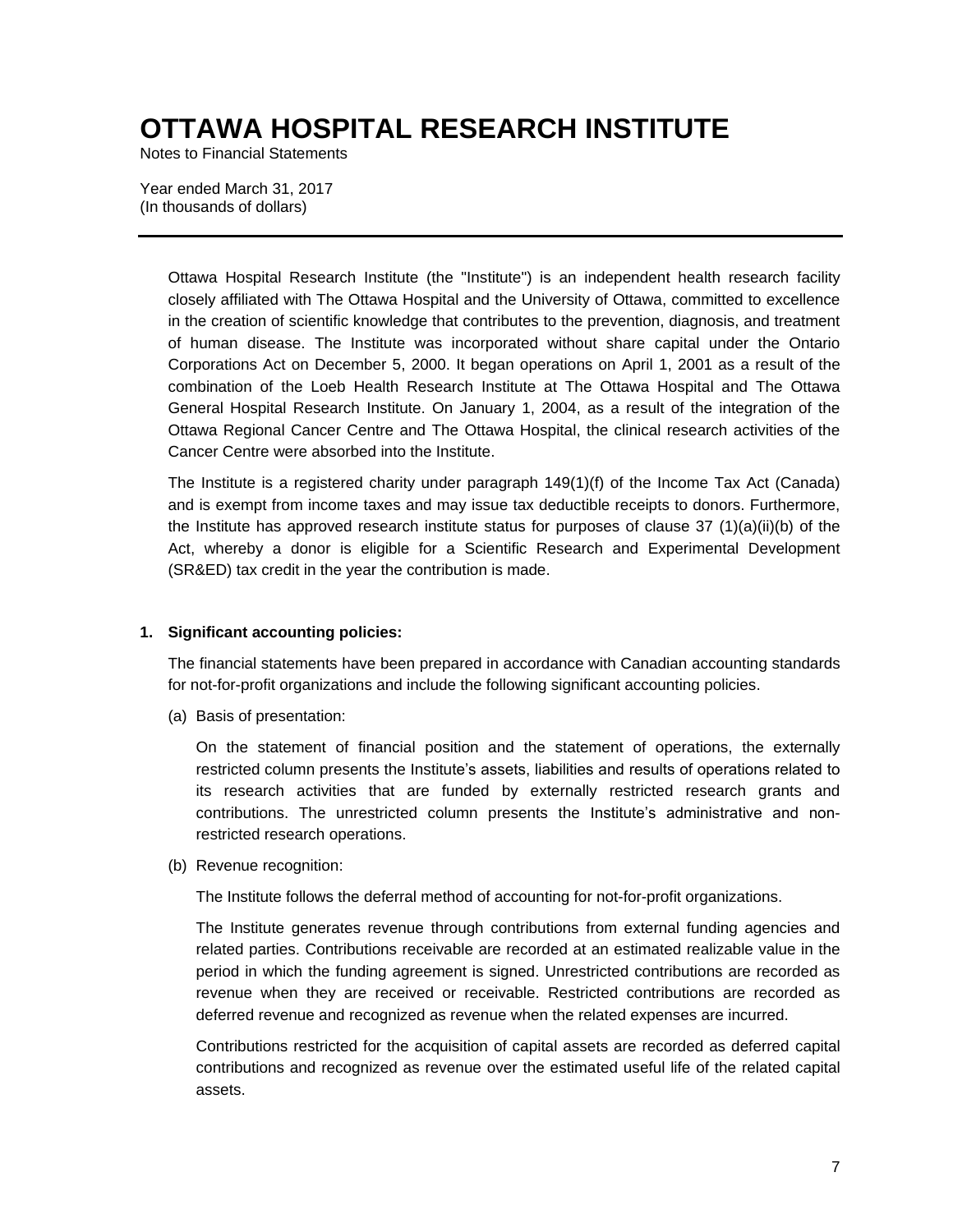Notes to Financial Statements (continued)

Year ended March 31, 2017 (In thousands of dollars)

#### **1. Significant accounting policies (continued):**

(b) Revenue recognition (continued):

Interest and dividend revenue and realized gains and losses on investments are recognized in the period earned. Unrealized gains and losses on investments are recorded in the period in which they occur.

(c) Expenses:

The Institute classifies expenses on the statement of operations by function. Expenses are recognized in the year incurred and are recorded in the applicable function to which they are related. The Institute does not allocate expenses between functions after initial recognition.

(d) Financial instruments:

Financial instruments are recorded at fair value on initial recognition and are subsequently recorded at cost or amortized cost, unless management has elected to carry the instruments at fair value. Management has elected to carry its investments at fair value, with the exception of shares in private companies acquired by the Institute in exchange for patent or license rights, which are recorded at nominal value when the fair value of the transaction is not determinable.

Transaction costs incurred on the acquisition of financial instruments measured subsequently at fair value are expensed as incurred. All other financial instruments are adjusted by transaction costs incurred on acquisition and financing costs, which are amortized using the effective interest rate method.

Financial assets are assessed for impairment on an annual basis at the end of the fiscal year if there are indicators of impairment. If there is an indicator of impairment, the Institute determines if there is a significant adverse change in the expected amount or timing of future cash flows from the financial asset. If there is a significant adverse change in the expected cash flows, the carrying value of the financial asset is reduced to the highest of the present value of the expected cash flows, the amount that could be realized from selling the financial asset or the amount the Institute expects to realize by exercising its right to any collateral. If events and circumstances reverse in a future period, an impairment loss will be reversed to the extent of the improvement, not exceeding the initial carrying value.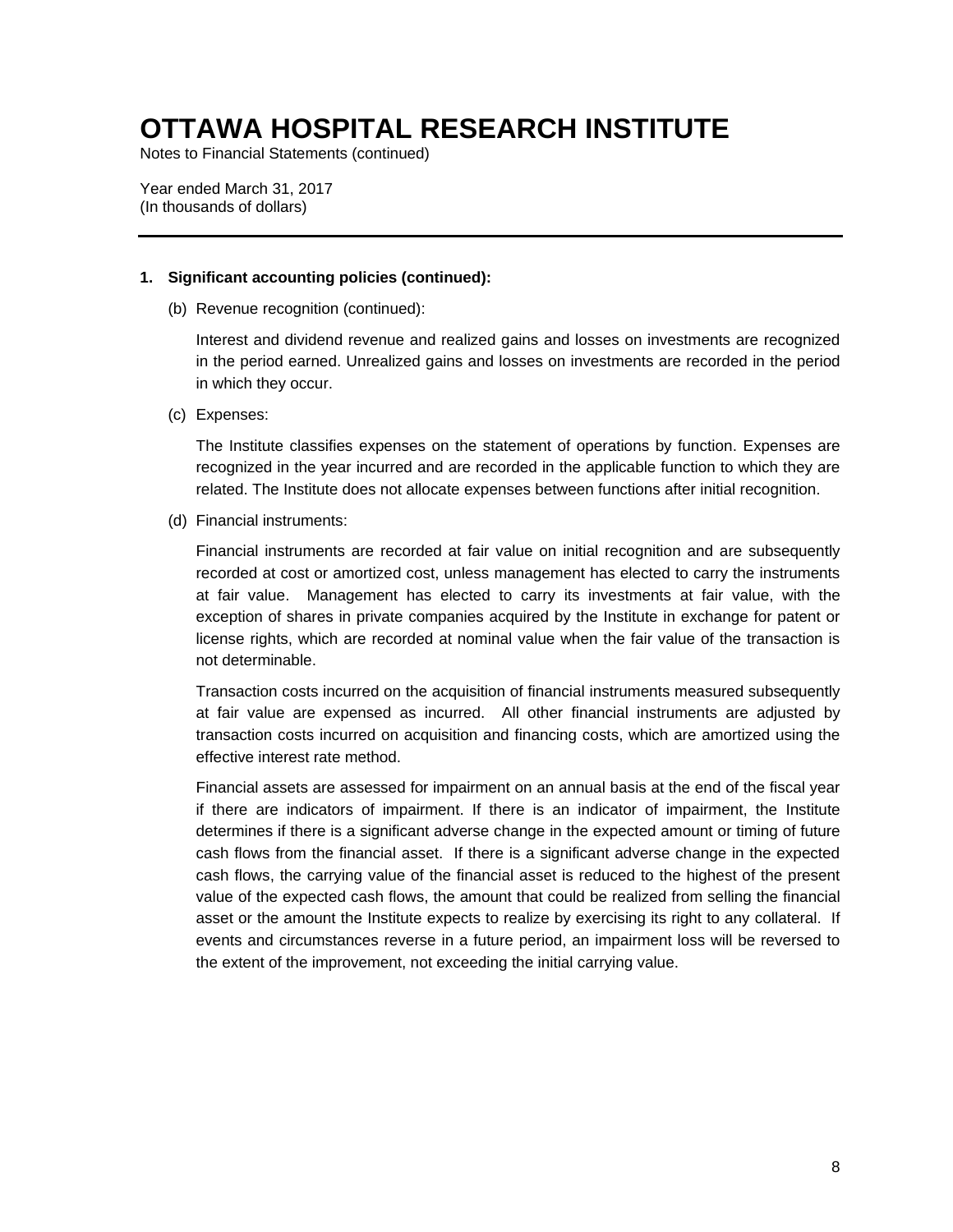Notes to Financial Statements (continued)

Year ended March 31, 2017 (In thousands of dollars)

### **1. Significant accounting policies (continued):**

### (e) Capital assets:

Capital assets are stated at cost. Contributed equipment is recorded at fair value at the date of contribution. Amortization is calculated on a straight-line basis over the estimated useful lives of the assets. The estimated useful lives of the assets are as follows:

| Asset                                | Useful Life   |
|--------------------------------------|---------------|
|                                      |               |
| <b>Furniture and fixtures</b>        | 5 years       |
| Laboratory equipment                 | 5 to 10 years |
| Stem Cell and Vision Research floors | 21 vears      |

Patents are recorded at nominal value and are not amortized.

Capital assets are reviewed for impairment whenever events or changes in circumstances indicate that the carrying amount of an asset may not be recoverable. When the capital asset no longer has any long-term service potential, the excess of its net carrying amount over its residual value is expensed.

(f) Foreign exchange

Transactions conducted in a foreign currency are translated into Canadian dollars at the exchange rate in effect at the date of the transaction. Assets and liabilities denominated in foreign currencies are translated at exchange rates in effect at year-end. Foreign exchange gains and losses are recorded in the statement of operations.

(g) Use of estimates

The preparation of these financial statements requires management to make estimates and assumptions that affect the reported amounts of assets and liabilities and disclosure of contingent assets and liabilities at the date of the financial statements and the reported amounts of revenues and expenses during the period. Actual results could differ from these estimates. These estimates are reviewed annually and, as adjustments become necessary, they are reported in the periods in which they become known.

#### **2. Related entities:**

Related party transactions are in the normal course of operations and are measured at the exchange amount which is the amount of consideration established and agreed to by the related parties. The Institute has no control over these related parties.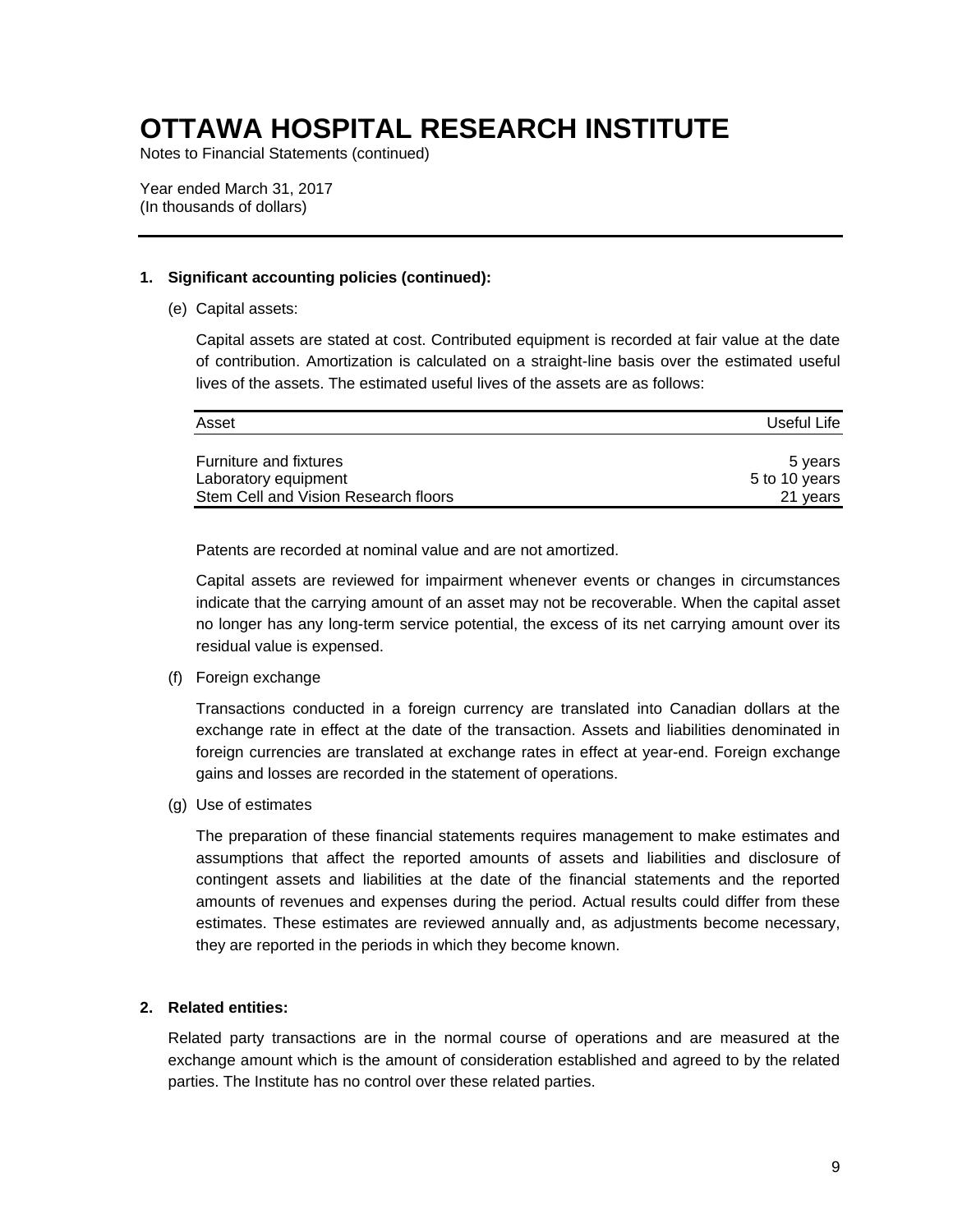Notes to Financial Statements (continued)

Year ended March 31, 2017 (In thousands of dollars)

### **2. Related entities (continued):**

*The Ottawa Hospital:*

The Ottawa Hospital acts as paymaster for the Institute. The Institute has an amount due to The Ottawa Hospital of \$1,701,815 (2016 - due from of \$1,473,387). This balance represents the difference between funds deposited at the Hospital and disbursements made on behalf of the Institute at year-end.

The Ottawa Hospital provided the Institute with grants as follows:

|                                                 | 2017                |   | 2016                 |
|-------------------------------------------------|---------------------|---|----------------------|
| General operating<br>Specific purpose operating | 6,419,672<br>80,000 | S | 8,612,200<br>230,000 |
|                                                 | 6,499,672           |   | 8,842,200            |

In 2014, The Ottawa Hospital contributed \$4,500,000 to the Institute with the restriction that the amount was to be used to address financial challenges over future fiscal years. As such, the full amount was recorded as unearned income. No similar amounts were received in 2017, 2016 or 2015. For the year ended March 31, 2017, \$Nil (2016 - \$2,360,000) was recognized as revenue as there was no operating deficit. The unearned income balance remaining at March 31, 2017, is \$2,140,000.

#### *The Ottawa Hospital Foundation:*

The Foundation provides administrative and research funding to the Institute. During the year, the Foundation contributed the following:

|                                                                                | 2017             | 2016       |
|--------------------------------------------------------------------------------|------------------|------------|
| Unrestricted endowment fund interest<br>Restricted endowment fund interest for | 1,747,182<br>\$. | 1,908,201  |
| research projects                                                              | 629,900          | 174,718    |
| Unrestricted research and salary funding                                       | 3,469,042        | 4,129,479  |
| Restricted research project funding                                            | 5,254,824        | 3,604,975  |
| Deferred capital contributions                                                 | 692,957          | 1,080,534  |
|                                                                                | 11,793,905       | 10,897,907 |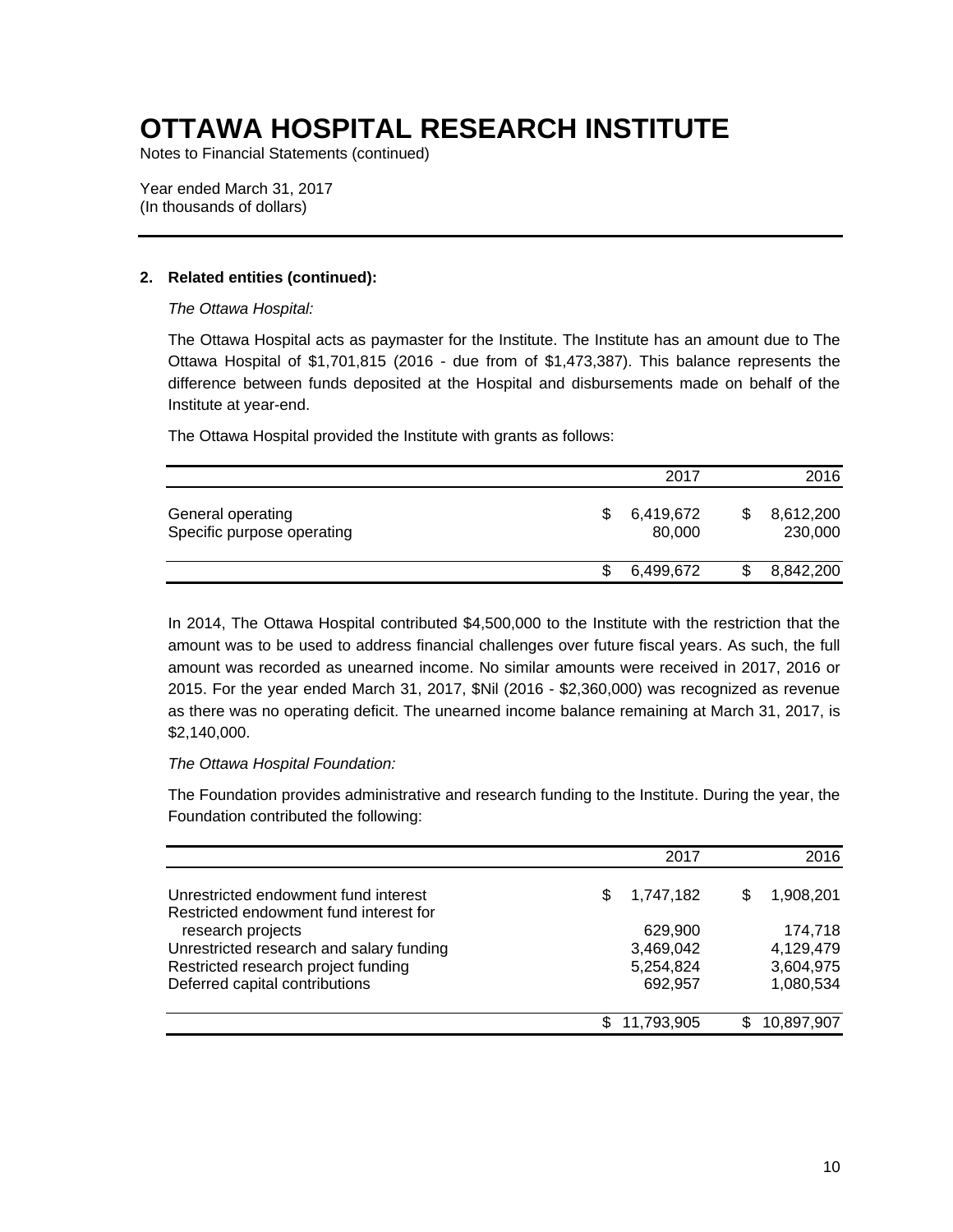Notes to Financial Statements (continued)

Year ended March 31, 2017 (In thousands of dollars)

### **2. Related entities (continued):**

### *The Ottawa Hospital Foundation (continued):*

Of the \$5,254,824 (2016 - \$3,604,975) in restricted research project funding, \$1,512,579 (2016 - \$1,256,383) relates to funding received from the Heart and Stroke Foundation that was received from the Foundation as a flow-through.

At year-end, \$5,565,671 (2016 - \$5,740,262) of the total funding from the Foundation was receivable from the Foundation.

At March 31, 2017, the Foundation manages funds in the amount of \$51,527,282 (2016 - \$38,110,874), which are designated as Ottawa Hospital Research Institute Endowment Funds. While these funds have been designated to the Institute they are legally the assets of the Foundation. Of this amount, \$1,004,938 (2016 - \$927,909) is restricted for the Clinical Epidemiology Unit Director's Research Chair.

### *The University of Ottawa:*

The University of Ottawa contributed \$2,047,077 (2016 - \$1,157,262) during the year to the Institute for salary support.

At March 31, 2017, endowment funds in the amount of \$1,429,753 (2016 - \$1,366,778) for the Clinical Epidemiology Unit Director's Research Chair and \$2,315,754 (2016 - \$2,213,754) for the Neuroscience Research Institute Chair are held by the University of Ottawa. During the year, the Institute received \$134,785 (2016 - \$136,246) of endowment fund income on these endowments.

Certain granting agencies (Canadian Foundation for Innovation and Natural Sciences and Engineering Research Council of Canada) require that their funding flow via an Academic University setting. These funds are then transferred subsequently to the Institute. During the year, The University of Ottawa received \$1,781,441 (2016 - \$2,146,537) on behalf of the Institute's scientists.

The University provides premises and related maintenance and repairs to the Institute's on-site researchers at no charge. These amounts are not included in these financial statements.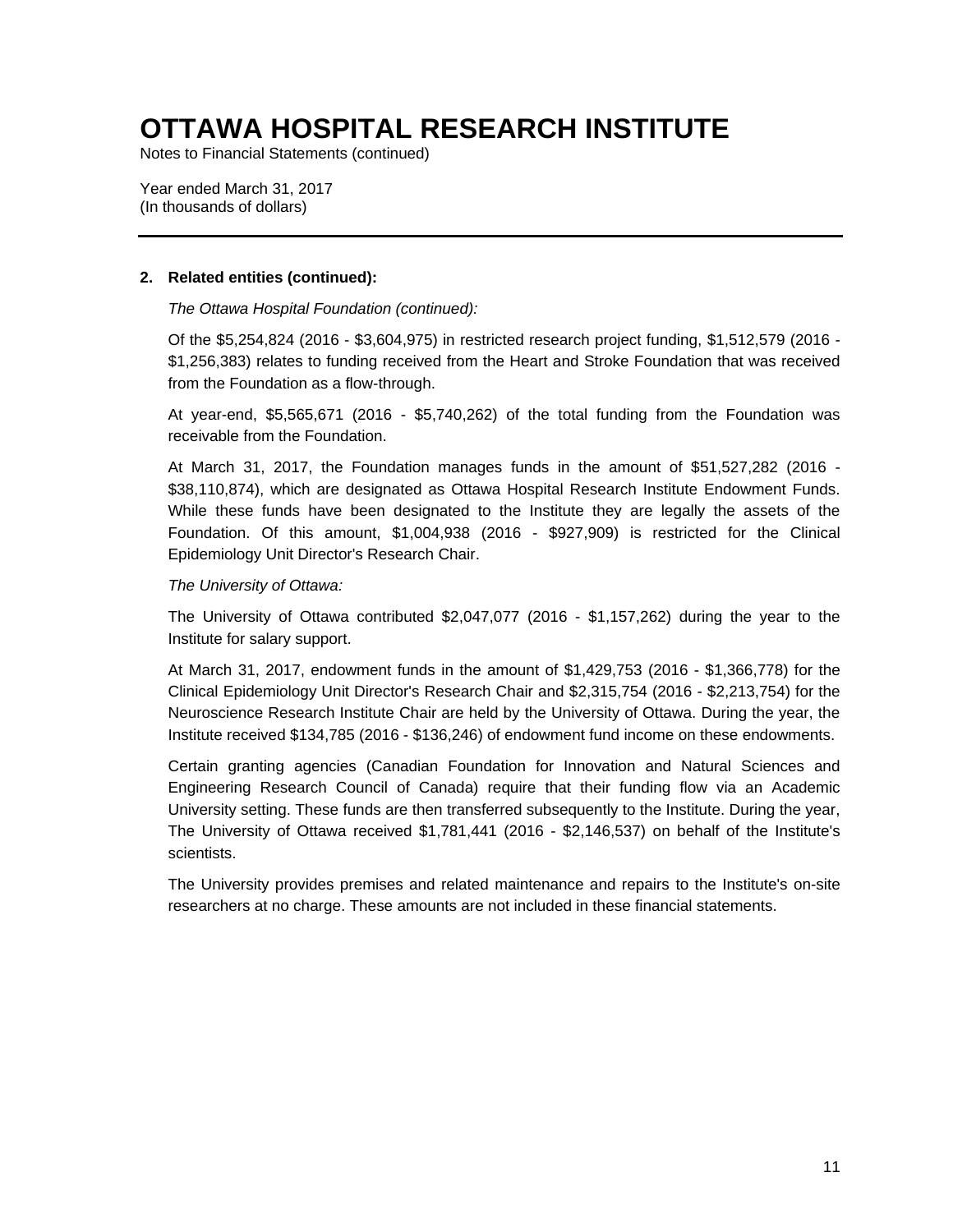Notes to Financial Statements (continued)

Year ended March 31, 2017 (In thousands of dollars)

### **3. Investments:**

The following table presents the fair values and related cost of the Institute's investments:

|                                                                                                                 | 2017<br>Fair value             |      | 2017<br>Cost             |     | 2016<br>Fair value                |    | 2016<br>Cost                      |
|-----------------------------------------------------------------------------------------------------------------|--------------------------------|------|--------------------------|-----|-----------------------------------|----|-----------------------------------|
| Money market funds/cash<br>Bonds/fixed income funds<br>Mutual funds/pooled funds<br>Shares in private companies | \$<br>39,328,343<br>23,780,605 | - \$ | 40,518,662<br>16,552,761 |     | 4.819<br>37,043,403<br>20,967,761 | S  | 4.819<br>37,688,911<br>16,464,780 |
|                                                                                                                 | 63.108.949                     | \$.  | 57.071.424               | \$. | 58,015,984                        | S. | 54.158.511                        |

The Institute holds shares in private companies that were received in exchange for an amendment to a patent/licence agreement previously negotiated and in other cases, patent/ license agreements to be negotiated. These shares do not give the Institute the ability to significantly influence or exercise control over these private companies. The shares are recorded in these financial statements at a nominal value as the value of the consideration given or received could not be determined. The fair value of these shares in private companies is not determinable.

The bonds/fixed income funds have interest rates ranging from 0.50% to 9.90% (2016 - 0.75% to 9.90%) and maturity dates ranging from August 2017 to November 2053 (2016 - March 2017 to November 2053).

The following table presents the breakdown of the investment revenue on investments held by the Institute:

|                                                                                                                      | 2017                              | 2016                                |
|----------------------------------------------------------------------------------------------------------------------|-----------------------------------|-------------------------------------|
| Realized gains, dividends and interest on investments<br>Change in fair value of investments<br><b>Bank interest</b> | 3,140,663<br>1,952,314<br>120,178 | 2,223,650<br>(3,010,552)<br>140,271 |
|                                                                                                                      | 5,213,155                         | (646,631)                           |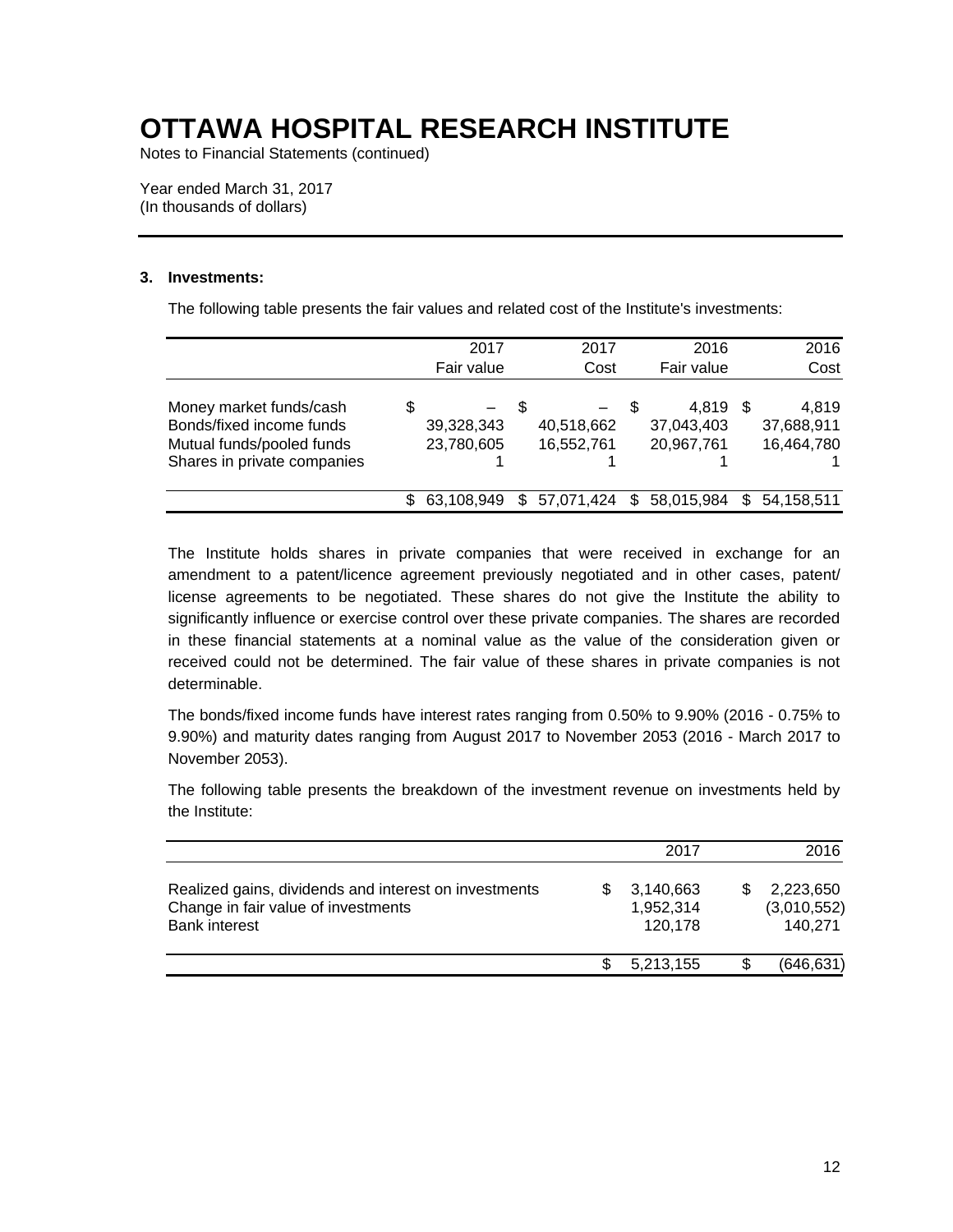Notes to Financial Statements (continued)

Year ended March 31, 2017 (In thousands of dollars)

### **4. Capital assets:**

|                                                                               |   |                         |    |                             | 2017                 |      | 2016                 |
|-------------------------------------------------------------------------------|---|-------------------------|----|-----------------------------|----------------------|------|----------------------|
|                                                                               |   | Cost                    |    | Accumulated<br>amortization | Net book<br>value    |      | Net book<br>value    |
| <b>Furniture and fixtures</b><br>Laboratory equipment<br>Stem Cell and Vision | S | 2,520,274<br>47,071,889 | -S | 2,381,155 \$<br>38,119,930  | 139,119<br>8,951,959 | - \$ | 154,242<br>6,078,181 |
| Research floors<br>Patents                                                    |   | 24,855,382              |    | 12,923,672                  | 11,931,710           |      | 13,115,479           |
|                                                                               |   | 74.447.546              | S  | 53.424.757                  | \$21,022,789         | \$   | 19.347.903           |

Cost and accumulated amortization of capital assets at March 31, 2016 amounted to \$75,479,242 and \$56,131,339, respectively. During the year, the Institute disposed of fully-amortized assets totalling \$5,460,015.

### **5. Unexpended research project funding:**

Unexpended research project funding represents amounts received by the Institute which will be used in subsequent periods on active research projects. Changes in the unexpended research project funding balance are as follows:

|                                                                 | 2017              | 2016            |
|-----------------------------------------------------------------|-------------------|-----------------|
| Balance, beginning of year                                      | 76,527,306<br>\$. | \$71,635,533    |
| Amounts received in the current period                          | 92,700,523        | 78,916,354      |
|                                                                 | 169,227,829       | 150,551,887     |
| Less:                                                           |                   |                 |
| Research project cost<br>Amount transferred to deferred capital | (78,036,254)      | (72, 720, 320)  |
| contributions                                                   | (4, 448, 516)     | (1,304,261)     |
| Balance, end of year                                            | 86,743,059<br>S.  | 76,527,306<br>S |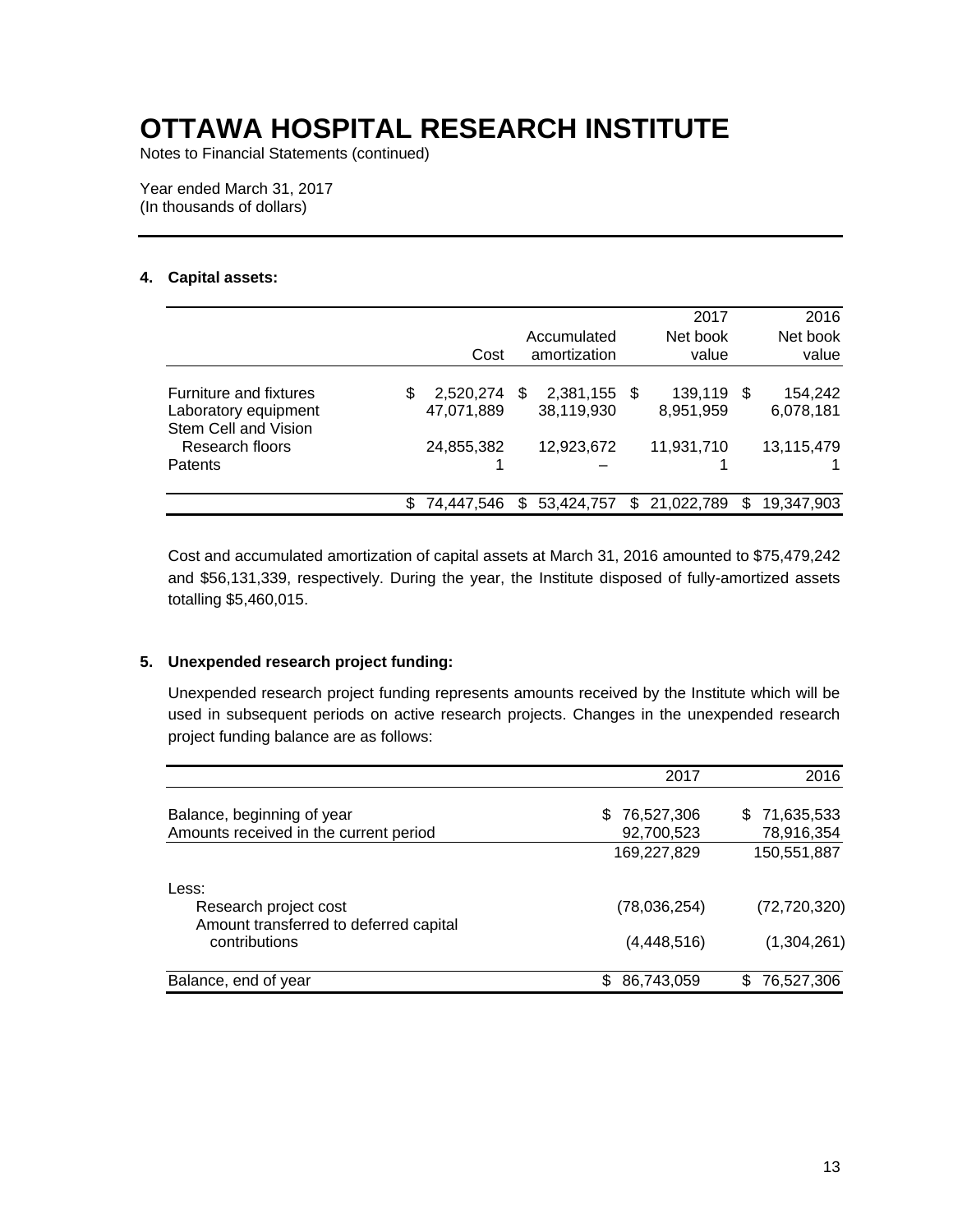Notes to Financial Statements (continued)

Year ended March 31, 2017 (In thousands of dollars)

### **6. Deferred capital contributions:**

|                                                         | 2017                                         | 2016                                     |
|---------------------------------------------------------|----------------------------------------------|------------------------------------------|
| Balance, beginning of year<br>Additions<br>Amortization | 18,835,727<br>\$<br>4,448,516<br>(2,709,128) | \$20,752,285<br>1,304,261<br>(3,220,819) |
| Balance, end of year                                    | \$20,575,115                                 | 18,835,727<br>S.                         |

### **7. Internally restricted net assets:**

Internally restricted net assets are comprised of the Equalization Fund.

The Equalization Fund was established by the Board of Directors to provide the Institute with stable investment income for short-term and long-term budget planning. On an annual basis, Management along with the investment managers set a budgeted return on investments, which is approved by the Board. Actual investment income in excess of the budgeted amount, to the maximum of net income for the year, is transferred to the Equalization Fund. When actual investment income is less than the budgeted amount, the difference up to the maximum of the balance of the Equalization Fund or the Institute's net loss is transferred to the unrestricted net assets from the Equalization Fund. During the year, \$2,763,155 (2016 - \$996,559) was transferred from the Equalization Fund.

### **8. Pension plan:**

Substantially all of the full-time employees of the Institute are members of the Healthcare of Ontario Pension Plan (the "Plan"), which is a multi-employer defined benefit pension plan available to all eligible employees of the participating members of the Ontario Hospital Association. Plan members will receive benefits based on the length of service and on the average of annualized earnings during the five consecutive years prior to retirement, termination or death that provide the highest earnings.

Pension assets consist of investment grade securities. Market and credit risk on these securities are managed by the Plan by placing plan assets in trust and through the Plan investment policy.

Pension expense is based on Plan management's best estimates, in consultation with its actuaries, of the amount, which is currently calculated as 1.26 times the employees' pension contribution, required to provide a high level of assurance that benefits will be fully represented by fund assets at retirement, as provided by the Plan. The funding objective is for employer contributions to the Plan to remain a constant percentage of employees' contributions.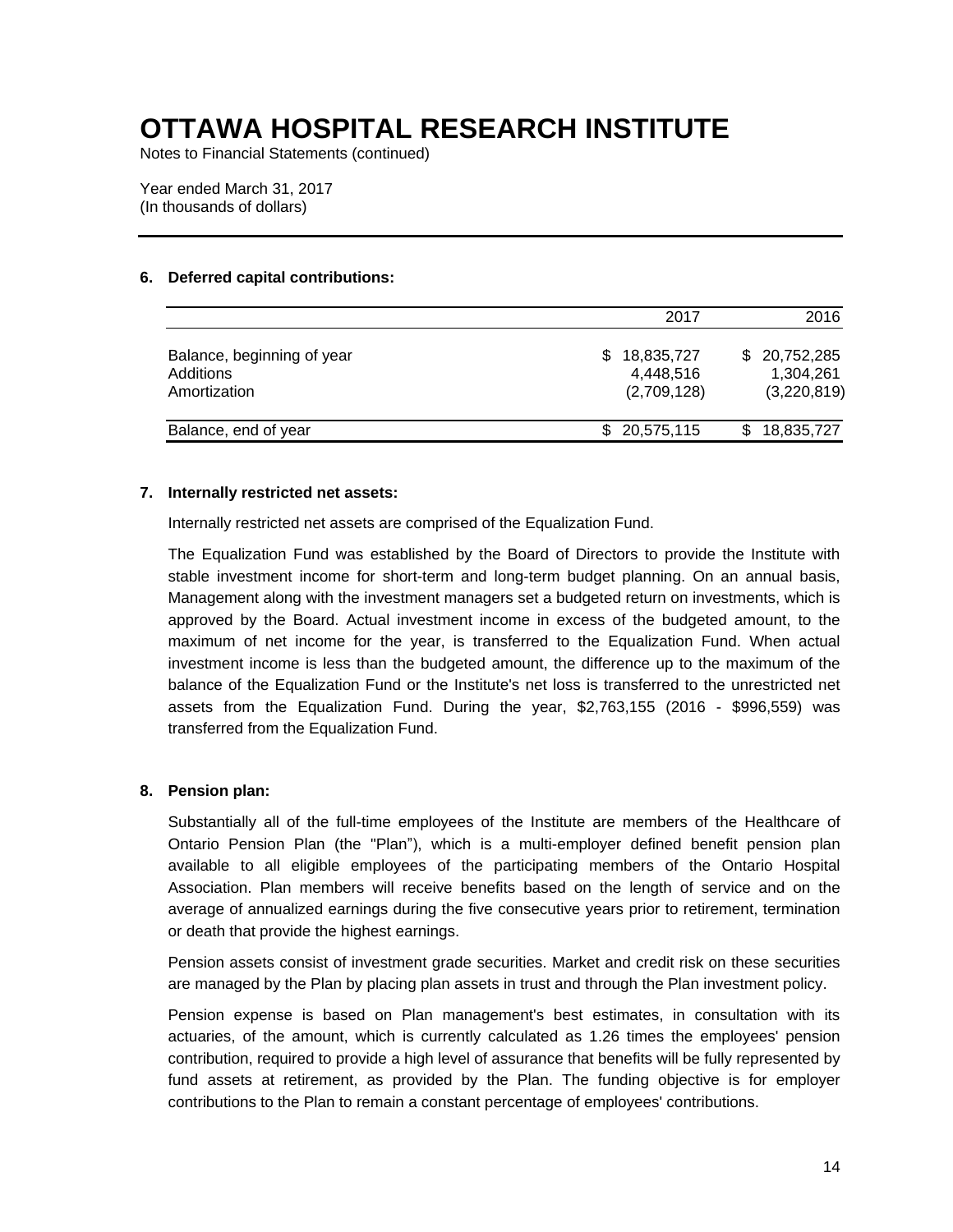Notes to Financial Statements (continued)

Year ended March 31, 2017 (In thousands of dollars)

### **8. Pension plan (continued):**

Variances between actuarial funding estimates and actual experience may be material and any differences are generally to be funded by the participating members. The most recent actuarial valuation of the Plan as at December 31, 2016 indicates the Plan is fully funded. Contributions to the Plan made during the year by the Institute on behalf of its employees amounted to \$3,005,078 (2016 - \$2,829,264) and are included in the statement of operations.

### **9. Financial instruments:**

#### *Financial risk factors*

The Institute's activities expose it to a variety of financial risks: market risk (including interest rate, currency (foreign exchange), and other price risks), credit risk and liquidity risk. Investments are held for liquidity purposes, or for longer terms, to achieve the highest possible rate of return consistent with the investment policies approved by the Board of Directors. The Institute does not enter into or trade financial instruments, including derivative financial instruments, for speculative purposes.

(a) Credit risk:

Credit risk refers to the risk that a counterparty may default on its contractual obligations resulting in a financial loss. The Institute is exposed to this risk relating to its cash, accounts receivable and accrued research project contributions. The Institute holds its cash accounts with federally regulated chartered banks who are insured by the Canadian Deposit Insurance Corporation.

The Institute's receivables are with governments, government funding agencies, corporate entities. Management does not believe it is exposed to any significant credit risk as receivables are primarily from related parties and government organizations; investments are diversified as disclosed in note 3.

(b) Liquidity risk:

Liquidity risk is the risk that the Institute will be unable to fulfill its obligations on a timely basis or at a reasonable cost. The Institute manages its liquidity risk by monitoring its operating requirements. The Institute prepares budget and cash forecasts to ensure it has sufficient funds to fulfill its obligations.

Accounts payable and accrued liabilities are generally due within 30 days of receipt of an invoice.